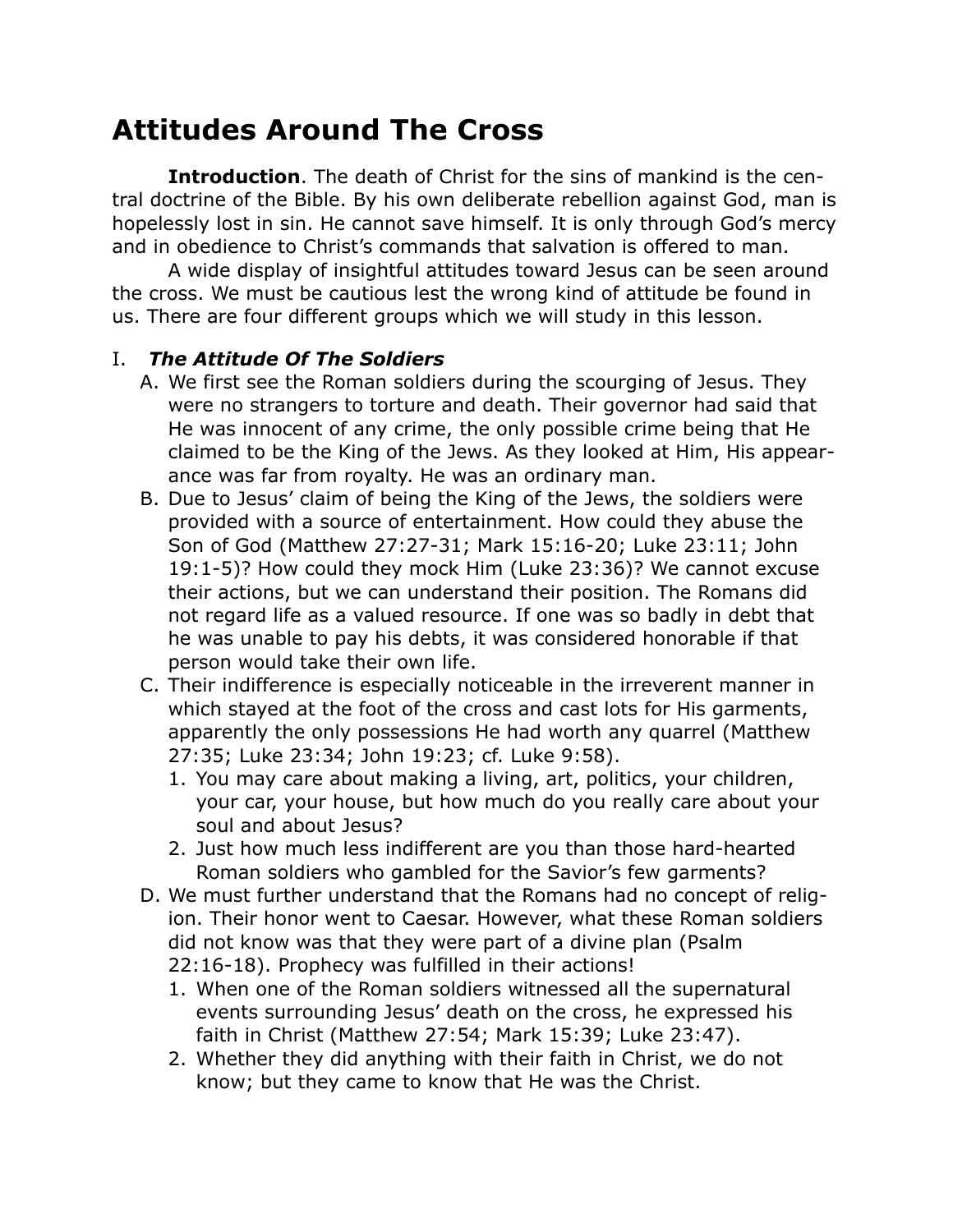E. Have you ever thought of yourself as a part of the divine plan? You are. Not to say that some passage of scripture will be fulfilled through you, but that God still has a plan ongoing. Our anger should not burn at the Romans for the suffering which Jesus endured, nor at the Jews of that day, but all should realize it was their own fault (Isaiah 53:4-6).

## II. *The Attitude Of The Scribes And Pharisees*

- A. The chief priests and the scribes remind me of our modern televangelists.
	- 1. They were hypocritical.
		- a) Scripture shows a number of instances of their hypocrisy (Matthew 15:1-9; 22:18; Mark 12:13-14; John 8:4-9; 9:24; 19:15).
		- b) It was reproved by John (Matthew 3:7-10) and, of course, by Jesus (Matthew 6:2-8, 16-18; 15:1-9; 16:1-12; 21:33-46; 23:2-33; Luke 11:14-54; 12:1; 15:1-9).
	- 2. They were hungry for power.
		- a) They were accustomed to the attention of the people in religious matters. Jesus of Nazareth was changing that. He brought forth a new doctrine.
		- b) With Jesus, the people were captivated by His ability to expound the word of God (Matthew 7:28-29; 22:33). So taken by His teachings were they, that many departed from listening to what was spoken by the chief priests and scribes.
- B. From the start of Jesus' ministry, we are told that the chief priests and scribes persecuted Him. They followed Him everywhere, searching for error. Much to their dismay, they found none. In fact, He turned the people against them, revealing their error. In Matthew 23:13-36, He called them hypocrites to their face and before the people eight times.
- C. The chief priests and scribes were the religious leaders of the nation. They read the scriptures on a daily basis, they studied the deep things of the mind of God. All of the Old Testament was before their eyes, yet they were blind. The Jews who were mocking Christ admired Moses, Samuel and David, but the One at their side was greater than these! The blind could see, but the priests and scribes who had their sight could not. All they saw was a crusader who dared to challenge their authority. In Luke 23:35, the word "derided" means "to contract the nose in contempt" (cf. Matthew 27:41-43; Mark 15:31-32).
- D. We may have faith in Christ, and may profess to be His, but do we rebel against His control of our lives? The chief priests and scribes wanted the power and control of themselves and all the nation. When we give ourselves to Christ, He reigns as King. All of us, whether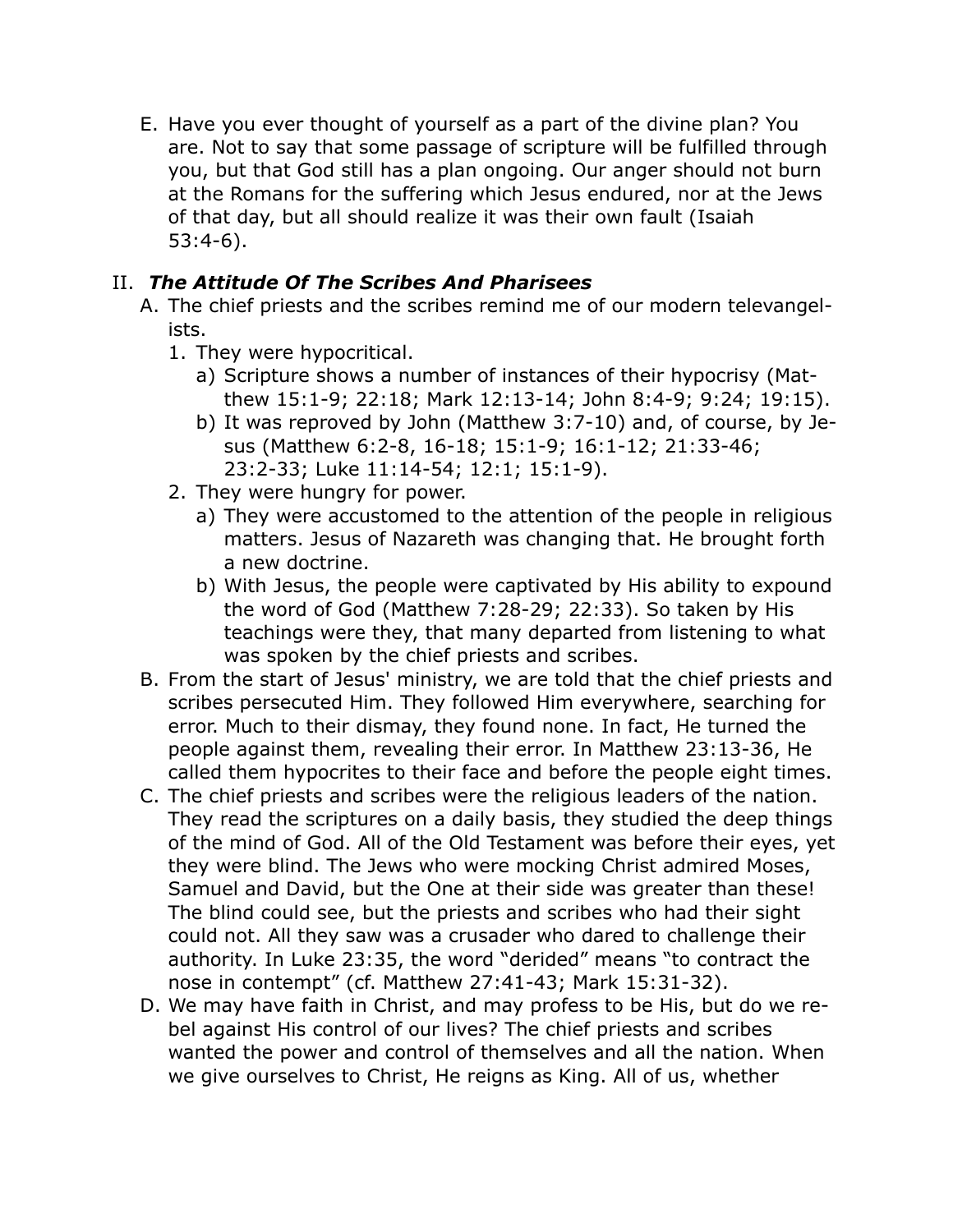teacher, preacher, member, elder or deacon, are ultimately are subject to Him.

## III. *The Attitude Of The Crowd*

- A. The people of Jerusalem are an interesting group. They had seen Jesus on several occasions, and had come to believe that He was from God. They believed that He was the Messiah, for as He entered the city on Sunday, the people crowded the streets chanting, "Blessed be the King that cometh in the name of the Lord: peace in heaven, and glory in the highest" (Luke 19:38; cf. Matthew 21:9; Mark 11:9-10).
- B. They had been awaiting the time that God would send His Deliverer. They had been subject to evil authorities for too long, and now, Jesus of Nazareth would arm the people of God to fight and free them from all oppression. The people believed Jesus came to fight a physical war, to sit on a physical throne and to reign as a physical King.
- C. Jesus taught otherwise. He taught of a heavenly kingdom, a home beyond the skies. Some of the people may have understood, but if there were any, they were few. For even His own disciples struggled with the idea of a spiritual kingdom. They could not comprehend the victory over and freedom from oppression would be found in humility and surrender. During the morning hours of that Friday the multitudes were swayed. The chief priests and scribes persuaded the people that they ought to ask for Barabbas to be released, and for Jesus to be crucified. They called forth to Pilate, "Let Him be crucified" (Luke 23:21).
- D. Pilate spoke back, "Shall I crucify your King?" and "We have no king but Caesar" came the reply (John 19:35). Days before, Jesus was a man of God in their eyes, but now, He was a mere criminal, a fraud, worthy of being mocked (Matthew 27:39-40; Mark 15:29-30). What happened? We see here the fickleness of man.
	- 1. We are not very different from these people in Jerusalem. If we are not careful, we can fall to the same fate as they.
	- 2. The Pharisees had an agenda of their own, and thus they led the people in that direction (Matthew 15:13-14). Never should our trust be so wrapped in men that we would deny the One sent from God!
- E. The crowd standing around was deeply affected by the brutality, as were Jesus' own followers, who endured their inexpressible grief standing at a distance (Luke 23:48).

### IV. *The Attitude Of The Women*

A. Jesus, as He hung on the cruel tree, saw many people. The soldiers who had nailed His hands and feet were there. Many other guards who mocked Him stood by. The chief priests and scribes, as well as a great